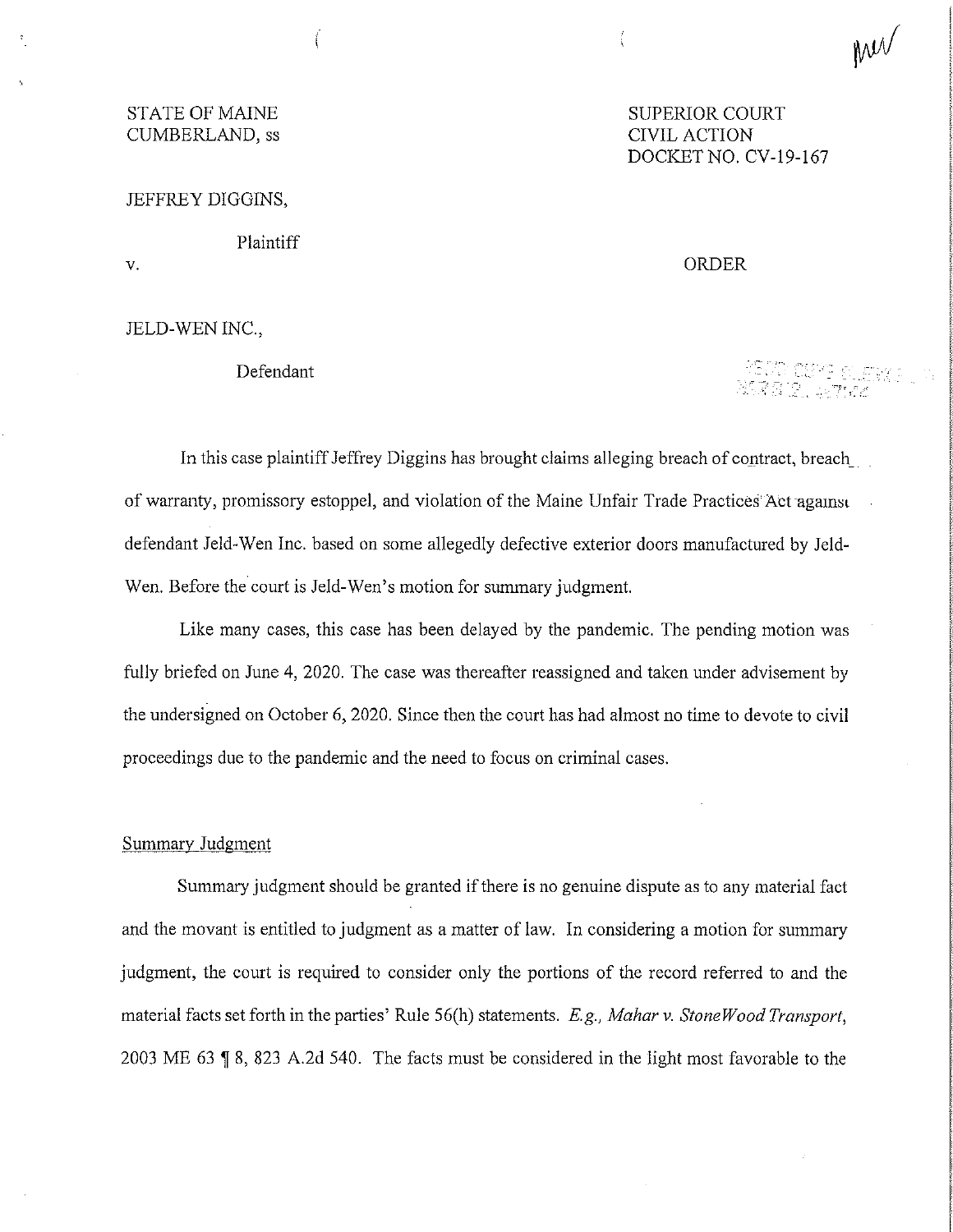non-moving party. *Id.* Thus, for purposes of summary judgment, any factual disputes must be resolved against the movant. Nevertheless, when the facts offered by a party in opposition to summary judgment would not, if offered at trial, be sufficient to withstand a motion for judgment as a matter of law, summary judgment should be granted. *Kenny v. Department of Human Services,* 1999 ME 158 ~ 3, 740 A.2d 560.

## Jeld-Wen's Summary Judgment Submission in This Case

ť

The first problem with Jeld-Wen's motion is that is it based on what is captioned as an affidavit by Andrew Rink, Jeld-Wen's General Counsel, which is not sworn to before a notary or attorney and is not submitted as an unsworn declaration under penalty of perjury.<sup>1</sup> Although affidavits and declarations under penalty of perjury may be accepted as evidence for purposes of Rule 56, statements that are not made under oath or under penalty of perjury do not qualify.

The second problem with the unsworn Rink affidavit is that it purports to lay a foundation for the admission of certain Jeld-Wen documents as business records. However, the Rink affidavit states only that the documents in question were kept in the normal course of business. It does not state that the documents were created at or near the time of the events described by a person with

<sup>&</sup>lt;sup>1</sup>See 28 U.S.C. § 1746; Massachusetts Superior Court Rule 15. Jeld-Wen also relies on a statement under penalty of perjury by Kevin Polansky, counsel for defendant. The court would accept a statement under penalty of perjury, but it does not appear that Attorney Polansky actually signed the statement in question. There are initials ("KB") next to the signature on the statement, and the court notes that the signature on the Polansky statement is not identical to Attorney Polansky's signature on pleadings. The only function of the Polansky statement is to attach some documents whose authenticity and admissibility are not contested. As a result, this issue is not material to the outcome of the motion, but it is another deficiency in Jeld-Wen's submission. Counsel for Jeld-Wen has an office in Massachusetts but is admitted in Maine. It should not come as a surprise to an attorney admitted in Maine that the court requires that a sworn affidavit or declaration under penalty of perjury must be signed by the actual person whose sworn statement is being offered in evidence.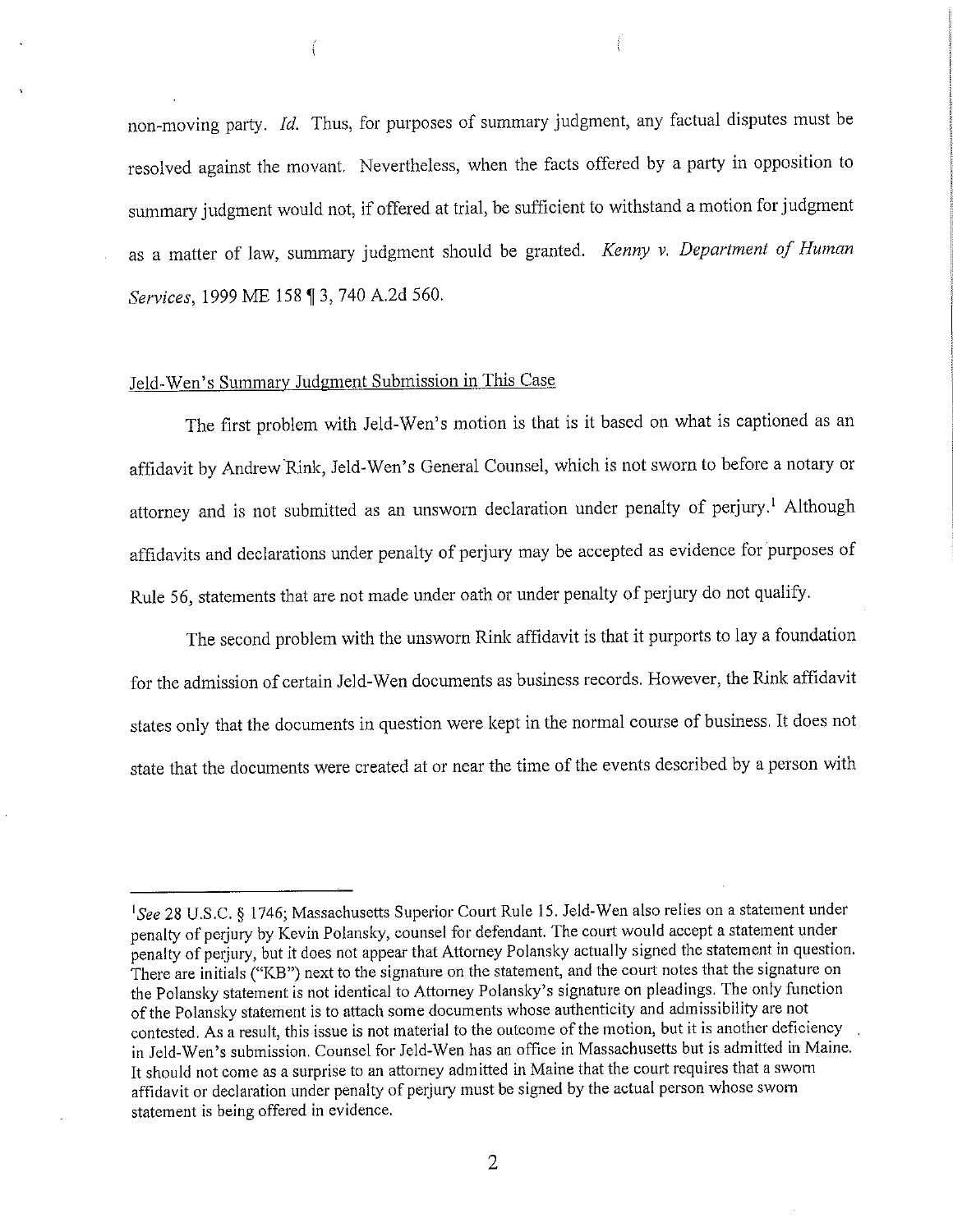knowledge and therefore fails to establish the necessary evidentiary foundation under M.R.Evid. 803(6).

After the opposition papers submitted by Diggins pointed out those deficiencies, Jeld-Wen submitted a supplemental Rink affidavit. That affidavit states that it is signed under penalties of perjury and adds additional foundation supporting Jeld-Wen's argument that the documents would qualify as business records. However, the court is not aware of any authority for the proposition that a party moving for summary judgment with an inadequate evidentiary foundation is entitled to correct the deficiencies in reply papers to which the opposing party has no opportunity to respond.

As Diggins argues, the court could deny the motion for summary judgment for the above reasons alone. Jeld-Wen, however, argues that its business records will be admissible "at trial"<sup>2</sup> and accordingly the court will briefly discuss Jeld-Wen's factual and legal arguments.

### Disputed Facts

Although Jeld-Wen argues that there was never an express contract between Jeld-Wen and Diggins, there is evidence that Jeld-Wen provided an express warranty to the prior owners of the residence purchased by Diggins and that those owners assigned their rights under the warranty to Diggins. Accordingly, there is at least a disputed issue for trial as to whether Diggins is entitled to pursue his claims against Jeld-Wen under the 20 year warranty extended to original purchasers. 3

<sup>&</sup>lt;sup>2</sup> Jeld-Wen Reply Memorandum dated June 2, 2020 at 2.

<sup>&</sup>lt;sup>3</sup> It appears to the court that the express contract and the express warranty claims in the complaint are essentially duplicative but that need not be resolved at this juncture.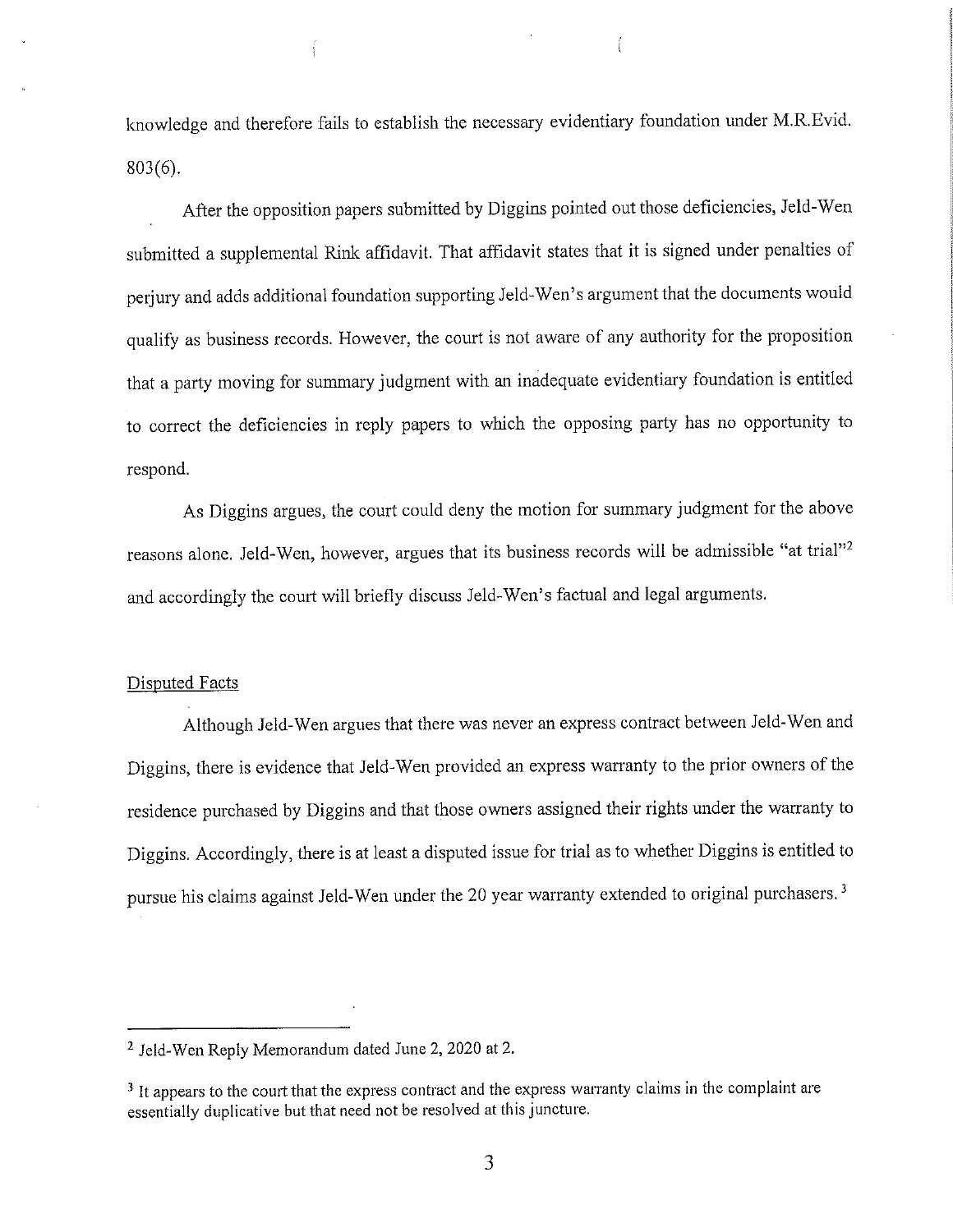On Diggins's promissory estoppel claim, Jeld-Wen argues that it "clearly" rejected the prior owners' warranty claim in a December 3, 2018 email so that Diggins could not have relied on the warranty in purchasing the residence. However, there is evidence that the December 3 email followed a November 21, 2018 email which supports Diggins's argument that Jeld-Wen had already accepted the warranty claim and in doing so, had acknowledged that this would facilitate the sale of the property. There are undeniably disputed issues for trial on Diggins's promissory estoppel claim.

Finally, Jeld-Wen argues that Diggins's Unfair Trade Practices Claim is time-barred because it contends that claim began to accrue when its exterior doors were sold to the original owners. The problem with this argument is that Diggins's UPTA claim is based on Jeld-Wen's failure to honor its warranty, its alleged tactic of accepting the warranty claim in its November 21 email before refusing to honor the warranty thereafter, and the alleged falsity of Jeld-Wen's December 3, 2018 contention that the problems in the doors could be remedied by washing and waxing them. The relevant events as to those claims occurred beginning in 2018, well within the UTPA statute of limitations.<sup>4</sup>

Accordingly, Jeld-Wen's motion for summary judgment is denied both because it has failed to support that motion with admissible evidence and because there would be disputed issues for trial on most or all of the claims made by Diggins even if the court were to overlook the deficiencies in Jeld-Wen's motion.

<sup>&</sup>lt;sup>4</sup> Jeld-Wen may be correct that Diggins's implied warranty claim is time-barred but the court is not prepared to make that finding due to the inadequacies of the record.